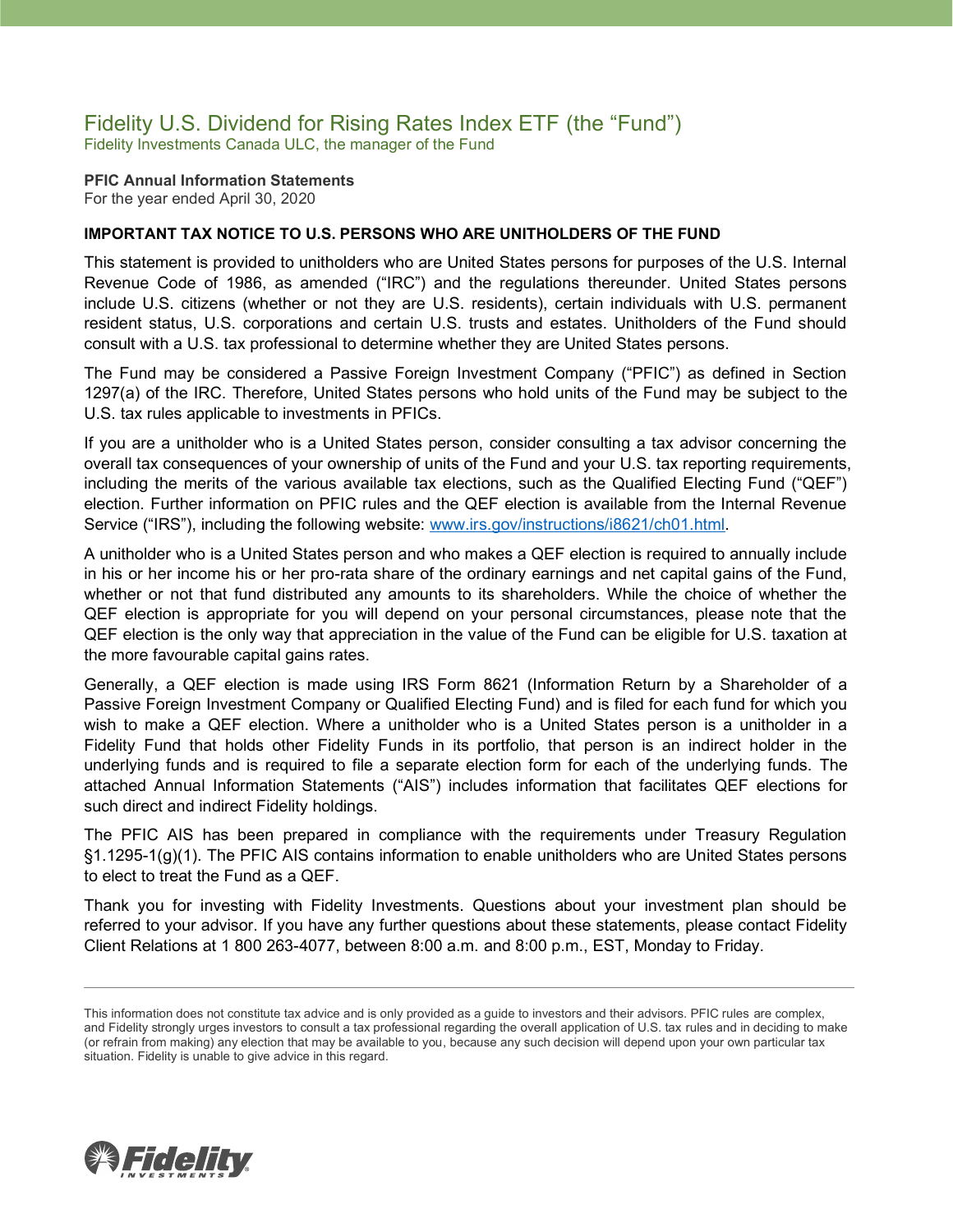# Fidelity U.S. Dividend for Rising Rates Index ETF

#### **PFIC Annual Information Statements (US\$)**

For the Fund's PFIC taxation year ended April 30, 2020

- 1. This Information Statement applies to the PFIC taxation year of Fidelity U.S. Dividend for Rising Rates Index ETF (the "Fund") commencing on May 1, 2019 and ending on April 30, 2020.
- 2. The per-unit, per-day amounts of ordinary earnings and net capital gains of the Fund and its lower-tier Fund(s) as applicable, for the period specified in paragraph (1) are provided in the table:

| <b>FIDELITY FUND HELD DIRECTLY</b>                         |                                       | <b>ORDINARY</b><br><b>EARNINGS \$</b> | <b>NET CAPITAL</b><br><b>GAIN \$</b>             |                                              |
|------------------------------------------------------------|---------------------------------------|---------------------------------------|--------------------------------------------------|----------------------------------------------|
| Fidelity U.S. Dividend for Rising Rates Index ETF          |                                       | 0.002522812                           | 0.00280519                                       |                                              |
| <b>FIDELITY LOWER-TIER FUNDS HELD</b><br><b>INDIRECTLY</b> | <b>ORDINARY</b><br><b>EARNINGS \$</b> | <b>NET CAPITAL</b><br><b>GAIN \$</b>  | <b>FUND'S U.S. TAX</b><br><b>YEAR COMMENCING</b> | <b>FUND'S U.S. TAX</b><br><b>YEAR ENDING</b> |
| Fidelity U.S. Money Market<br><b>Investment Trust</b>      | 0.00000222                            | 0.00000000                            | May 1, 2019                                      | April 30, 2020                               |

To determine your pro-rata share of the amounts of ordinary earnings and net capital gains of the Fund and each of its lower-tier Fund(s) held directly and indirectly, as applicable, multiply the per-unit per-day amounts indicated above by the number of units of the Fund held and the number of days you held the units during the Fund's PFIC taxation year.

Here is an example to illustrate the calculation using the per-unit, per-day factors.

You own 100 units of Fund A from the period May 1, 2019 through October 31, 2019. You purchased an additional 100 units of Fund A on November 1, 2019. You did not sell any units of the Fund at any time during the year. Fund A has a PFIC taxation year end of April 30, 2020.

The Fund's ordinary earnings were \$0.001 per unit, per day.

Result: Your ordinary earnings for 2020 of the directly held Fund are (\$0.001 \* 183 days \* 100) + (\$0.001 \*181 days $*$  200) = \$54.50

Use the same calculation method in the example above to determine your pro-rata share of the amounts of ordinary earnings and capital gains for any applicable lower-tier Fund(s).